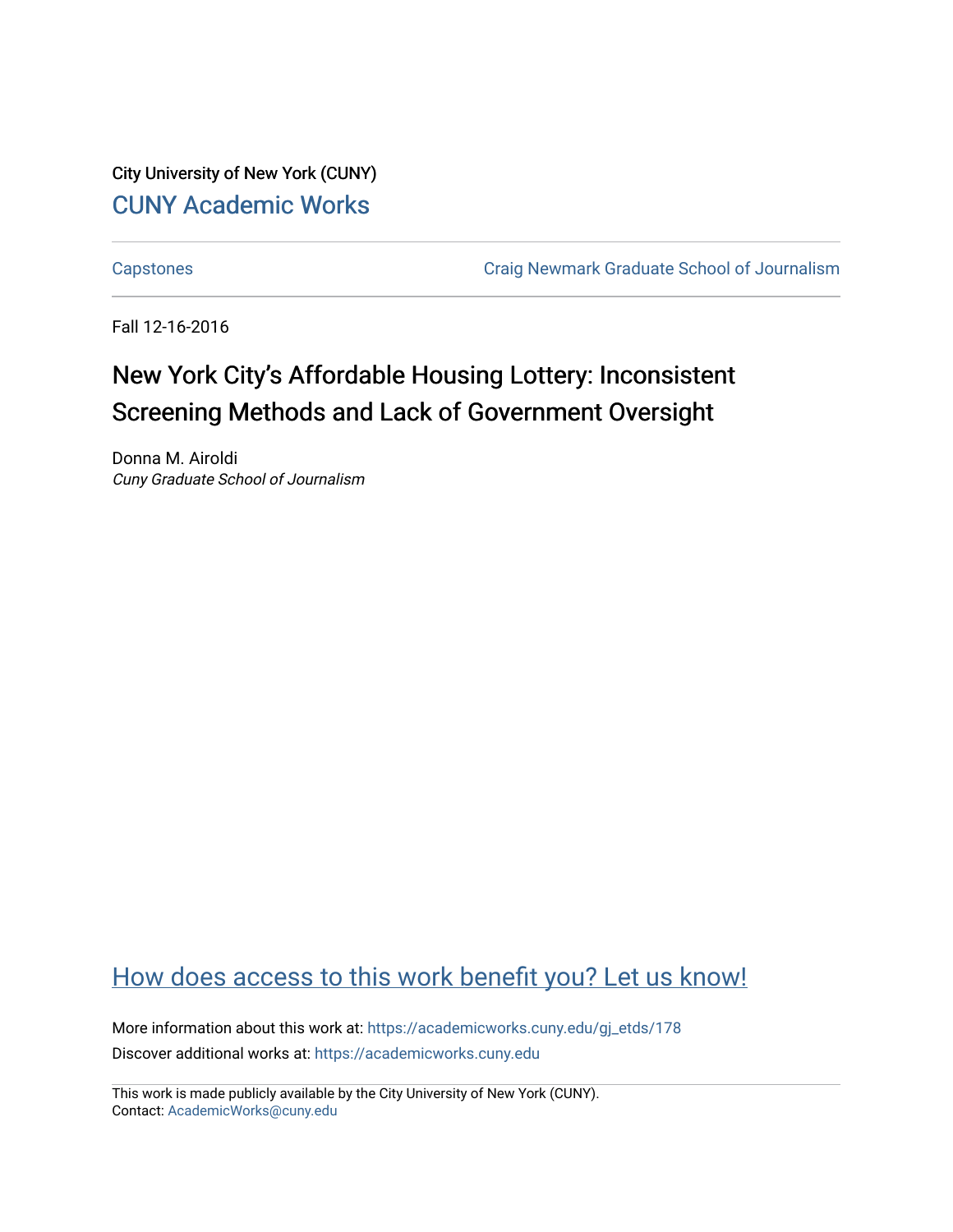# **New York City's Affordable Housing Lottery: Inconsistent Screening Methods and Lack of Government Oversight**

# By Donna M. Airoldi

Kenneth Nelson thought he hit the jackpot when his housing lottery number was called for the new VIA 57 West development at 625 W. 57th St., where two-bedrooms range from \$735 to \$929 per month for those making between \$25,200 and \$43,150. The actor and single dad, who says he had applied to about 25 lotteries before landing this one, has been living in a one-bedroom in Harlem with his 12-year-old son — who gets the bedroom while Nelson sleeps on the couch in the living room.

He supplied Breaking Ground, the marketing agent for the building, with close to 75 pages of requested information: three years of tax returns after they had initially asked for one, a letter from his son's school, bank statements, a letter from his current landlord. Finally he had the interview.

"I thought it went well, but they said they needed one more piece of documentation — a letter from a former employer confirming that I no longer worked there," Nelson says.

After supplying it, he thought it was a done deal. Instead, he received a notice that he was disqualified for the unit because of his credit score. A letter stated it was 579, below the 600 minimum set for the building. But Nelson insists his score was at 640 and sent updated documents from Experian, TransUnion and Equifax. The document he shared with this reporter showed all three reports were above 600. He says the marketing agent told him they used [On-Site,](http://www.on-site.com/online-leasing/applicant-products/screening/) a renter screening report, for all applicants, and at the time they pulled his report, it was 579.

Nelson appealed and contacted his local politician, former Assemblyman Keith L. T. Wright, whose office told him that credit data can be two months behind.

"My score wasn't low," says Nelson. "This is very important to me. If they're disqualifying people based on inaccurate information, that's not fair."

**Credit history is just one glitch that applicants face when seeking an affordable housing unit through the city's lottery. NYC's Department of Housing, Preservation and Development (HPD) and the Housing Development Corporation (HDC) cede oversight of the affordable housing lottery process to developers and third-party managers, who use inconsistent and unclear screening measures when selecting applicants for buildings sometimes rejecting those who actually qualify for these high-demand apartments.**

Applicants who work multiple jobs or have varying hours, such as flight attendants, people in the arts, bartenders, freelancers — often those most in need of affordable housing — have an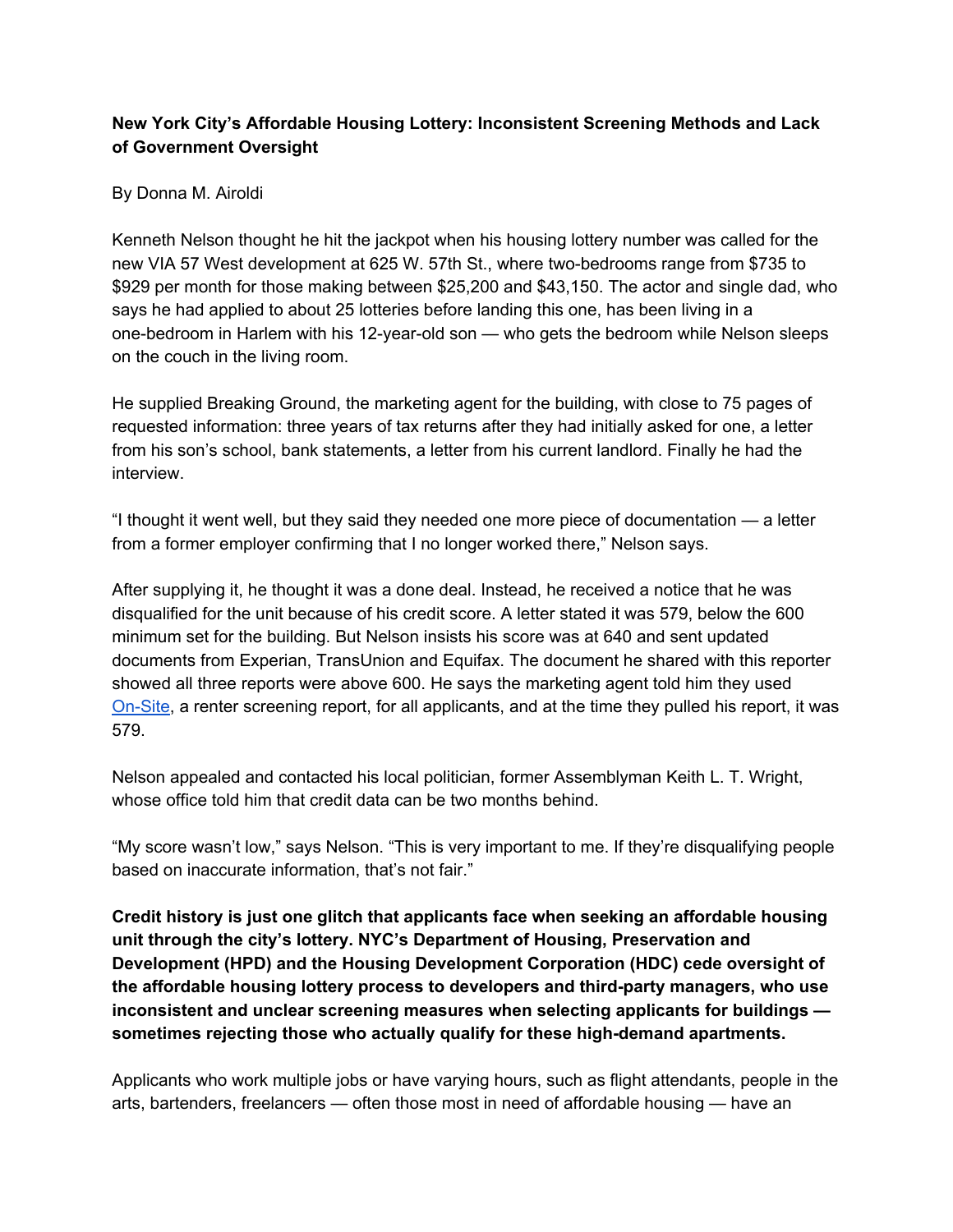especially difficult time getting approved. And the rules for applicants vary from building to building, depending on whether developers receive city or state tax credits or subsidies.

"Each [funding] program has its own set of requirements," says Sarah Meier-Zimbler, manager of affordable housing initiatives for the Actors Fund, which runs an affordable housing education workshop three times a month for those in the performing arts or entertainment industry. The organization also owns two affordable housing buildings, one on the west side of Manhattan and one in downtown Brooklyn. "The city is really trying to standardize it as much as possible. Most frustrating is when a client gets one answer from one building and another from a different building."

# **New Guidelines**

To address multiple complaints about the confusing lottery selection procedure and lack of transparency in the process, on October 4 the city issued an updated Marketing [Handbook,](https://www1.nyc.gov/assets/hpd/downloads/pdf/developers/marketing-handbook.pdf) which sets the rules for the lotteries run through HPD and HDC. The updates are based on recommendations from the city's Housing [Ambassadors,](http://www1.nyc.gov/site/hpd/renters/housing-ambassadors.page) a group of community-based service providers who help people prepare and apply for affordable housing, along with other stakeholders in the process, including applicants, developers and marketing agents third-party companies or nonprofit organizations hired by developers to review applicants and "lease up" (fill) the units.

The changes were meant to make the policies more fair, transparent and effective in targeting those most in need, according to a city press release. Many of these changes were welcomed by both applicants and housing advocates, including eliminating home visits, making sure the interview location is accessible and provides interpretation services, lowering the asset cap to ensure people with means (and property outside of New York) aren't taking advantage of the system, and standardizing and limiting the use of housing court and credit history.

For the latter, a marketing agent "may not reject an applicant based solely on a credit score," and it may "choose to accept applicants with a credit score of 580 on a FICO scoring system without further review of their financial stability," state the new guidelines. FICO is a publicly traded data analytics company that measures a consumer's creditworthiness. A FICO score is based on credit reports — a person [actually has several](https://www.nerdwallet.com/blog/finance/comparing-credit-scores/) — and ranges from 300 to 850. It, and other credit scores, have long been cornerstones of the mortgage and housing market, and came under fire during the financial crisis.

This change in the rules would seem like good news for Nelson. But there's a snag. The new marketing rules apply only to buildings that have received city assistance. VIA 57 West received state incentives, wit[h rules](http://www.nyshcr.org/Forms/FairHousing/AFHMP-Guidelines.pdf) that are more ambiguous.

"There is no set credit standard established by the state," notes a Breaking Ground spokesperson, in an email. "Each owner sets it as part of their marketing plan which is reviewed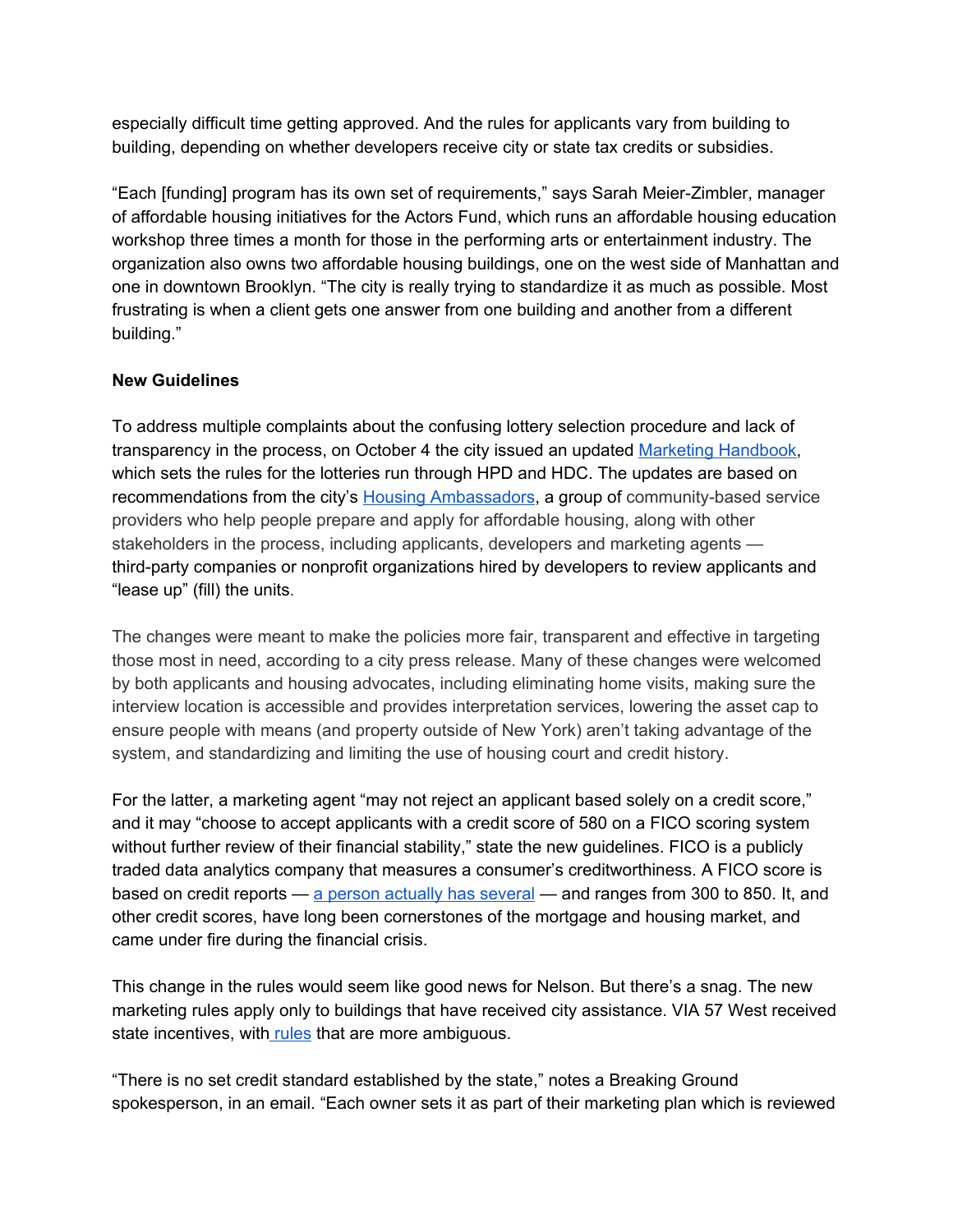and approved by the state. In some projects credit is pulled before [the] interview and only those who pass the check are interviewed; in other projects credit is pulled after the interview."

This baffles Nelson. "[Marketing agents] can do whatever they want. No one is regulating them," he says. "Why do the city and state have different rules?" He has vowed to fight on.

#### **Income Calculations**

One of the biggest areas that trips up applicants in the lottery process is their income calculation — and making sure it falls between the minimum and maximum allowed for the apartment they're applying for. This is supposed to be the main indicator of whether someone gets an affordable unit or not, says Monica Morante, of Housing Conservation Coordinators, a community service nonprofit that helps residents on the west side of Manhattan, particularly with preserving affordable housing. A few other reasons factor in, such as being disqualified if you own property within 100 miles of the city. Otherwise, income is the main criterium.

"The application is straight-forward, and if they meet the income guidelines, they should definitely be in because they've been called," Morante says. "If they don't [get an apartment], it's because their income is different than they claimed on the application. It could be because they're called a year later and things have changed."

That's when an applicant will likely be denied, but can possibly win on appeal by documenting how their income has changed, provided it falls within the building's earnings range.

But calculating income, particularly if an applicant is self-employed, works multiple jobs or has sporadic payments, can be anything but straight-forward. The city publishes an [Applicant](http://www1.nyc.gov/assets/hpd/downloads/pdf/renter-resources/income-guide.pdf) [Income Guide](http://www1.nyc.gov/assets/hpd/downloads/pdf/renter-resources/income-guide.pdf) to help individuals calculate their income on an annual basis. According to the guide, in general, for earnings from W-2s, gross income is used for calculation. If an applicant is self-employed and receives 1099s, then net income after business expenses and other deductions is calculated. There are no examples in the guide for when someone receives both.

This is when it starts to get tricky, especially if the person conducting the interview uses a different calculation method than the one the applicant used when applying. The screener's disposition could also play a role.

"I had some clients have lengthy interviews, others took two minutes," says Meier-Zimbler. "It depends on the person you get and if they are in a patient mood."

For Lauren Marcus and her husband, who live in Hell's Kitchen and are in the arts, they didn't even get a chance to explain their earning situation. She's an actress, and he performs and is a musical theater writer. They get by with more than 30 sources of income each year.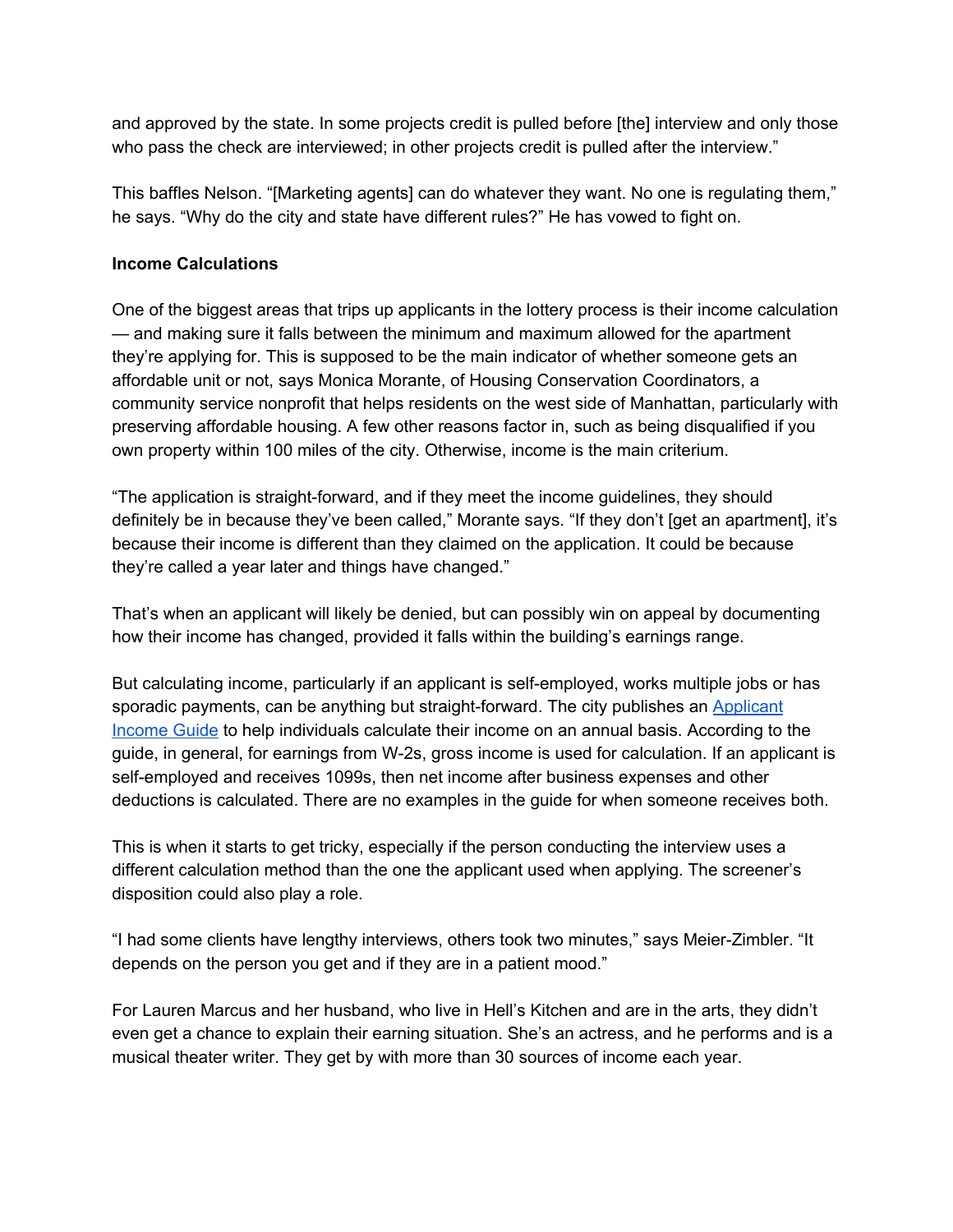She took their average income over the previous five years, then calculated projected income for the coming year and it was near the same, so she used that figure. After applying to four lotteries, in October 2016 they were called for an apartment two blocks from their home. Prior to their interview, they were asked via email to supply documentation, so she sent in five years of income statements, even though only three were requested, thinking it would help explain their situation, along with projected income plus deductions for this year. The morning of their scheduled interview, she received a call from a woman at the marketing agent saying they were ineligible.

Marcus asked the woman to walk her through why they were declined, and she said it was because her husband's gross income was over the maximum allowed for a unit. Marcus corrected her and said they were both self-employed so net income should be considered, not gross, based on the guideline rules. Then the woman said they made too little money. Marcus said that she was supposed to take an average of the years and not just one year since they were self-employed.

"She went silent," Marcus says, then got a little defensive. "It went back and forth like this, with rules changing, and it felt like she didn't know what she was doing. At one point she said they didn't accept W-2s."

By the end of the call, the woman confirmed they were declined and cancelled their meeting, but said she would speak to her supervisor about another one. In the meantime, she said Marcus could appeal. Marcus contacted HPD to complain and learned she didn't need to send in the documentation ahead of the meeting, and that the marketing agent was not allowed to deny the interview since justifying their type of income situation "is too confusing to explain over the phone."

Marcus and her husband eventually received a rejection letter and an income chart where the marketing agent calculated her husband's income one way and Marcus' another, without taking any home office or business expenses into consideration, so the verdict was they made too much money.

"It just feels like they truly don't understand the life of an artist or working actor or writer," Marcus says. She filed an appeal — they have to be received within 10 business days of the date of the rejection — copying HPD.

Flight attendants also have a difficult time with income calculations. Kirk Jones, who began applying for housing in 2010, had just started working for Delta Air Lines when he applied for an apartment at 60 Water Street in Dumbo, Brooklyn. He based his pay on what he thought he would earn for the year, with a stipend and lower hourly wage for the first several months while he was in training and on probation, and then a regular hourly wage later in the year.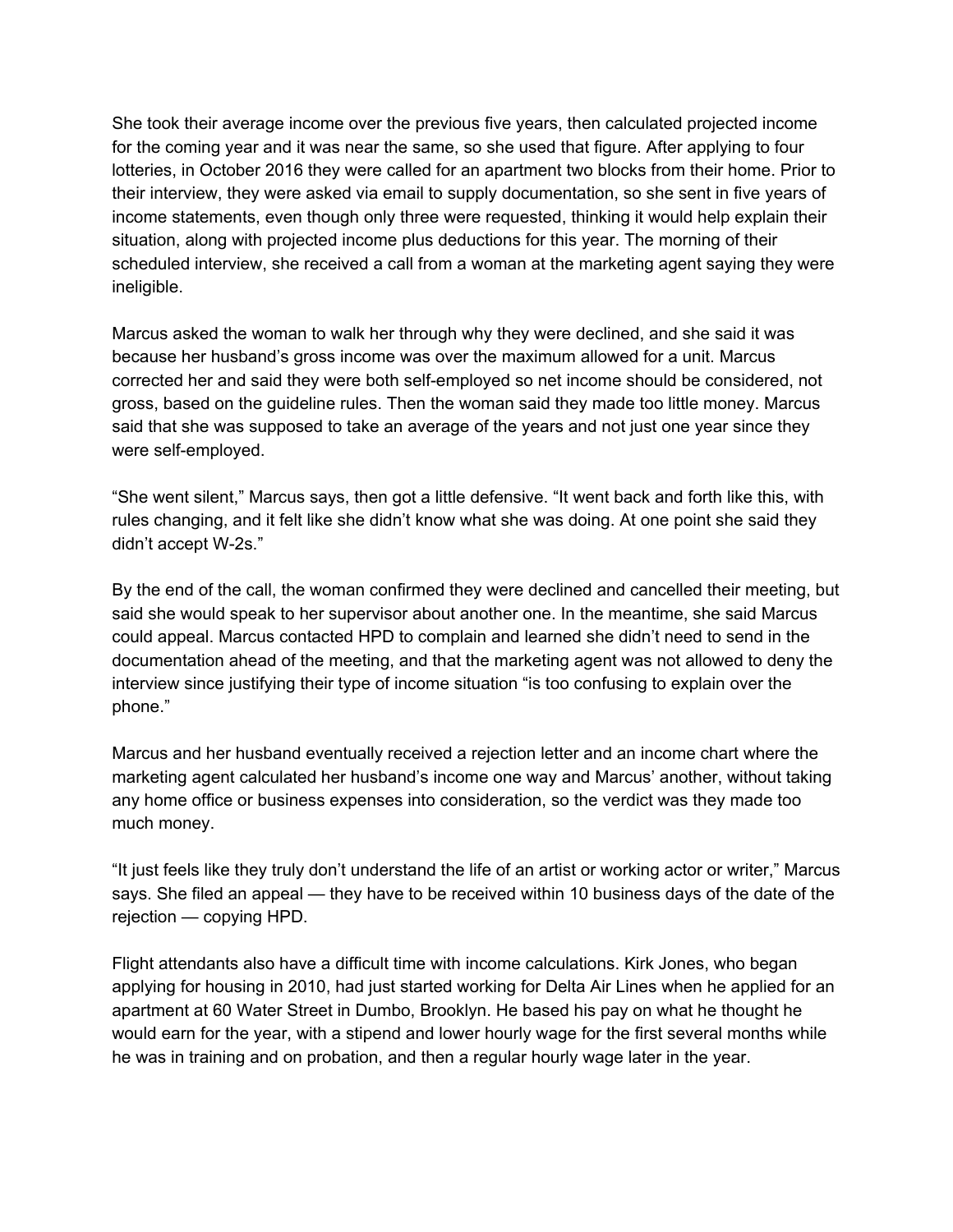But when he was called in for his interview in early 2015 by the marketing agent, listed as Phipps Houses, they asked for his last six pay stubs. He says that rather than look at his tax return, they looked at the last two months, when he had started making more money, and did their calculations based only on those. He says they also included his per diems — which are meant to be reimbursements to cover expenses on layovers and not count toward income. He says he explained all that to the marketing agent and had Delta's human resources department show it was a reimbursement, to no avail. The agent said he earned too much money to qualify.

"I don't have an actual salary. My pay style is different than most," says Jones. "I'm barely making anything. Whatever formula they have is not reflective of my actual year. For them to say I was making more, I was shocked."

Jones was called again, in October, for an apartment at P.S. 186, an affordable housing redevelopment of a former school at 526 W. 146th St., where the rent for a one-bedroom starts at \$547. When he applied, he put in for a two-person household, but by the time he was called, he was single again. He went to the interview at marketing agent Lemle & Wolff, and they immediately disqualified him because his family size had changed.

For Tricia Rivera, who has lived her entire life in Greenwich Village — and whose family in the city dates back to her grandmother being born on Sullivan Street in 1907 — she was declined from the new building at 70 Charlton St., where studios start at \$833 for annual earnings of up to \$38,100, also because the building's marketing agent, Breaking Ground, said she made too much money.

She was laid off from Nielsen Entertainment in September 2015, and her interview was nearly a year after she had lost her job. Yet, the agent used her 2015 taxes, which included her former full-time job plus about \$6,000 in freelance work, to project her 2016 income and determined that she exceeded the maximum cap, even though she freelanced and worked temp jobs the beginning of the year, is currently on unemployment and won't be making nearly as much money this year.

"They told me that if I had not taken the freelance work, I would have been fine," says Rivera, who argues that because she worked freelance, they should look at her net income, after deductions, not gross income. Accounting for her business deductions and standard deduction, she says she falls within the income range. And one can see why she would think that: On page four of the income guide, it says to calculate net income by subtracting "business expenses and any other deductions." Rivera took this to mean her standard deduction. But what can be unclear is that those deductions do not include standard deductions, only business and "other deductions," which aren't explained.

Also, even though Rivera's income situation had changed for the negative since she applied, per page 40 of the city's Marketing Handbook, marketing agents are supposed to review three types of income verification: the latest tax return, an applicant's six most recent consecutive pay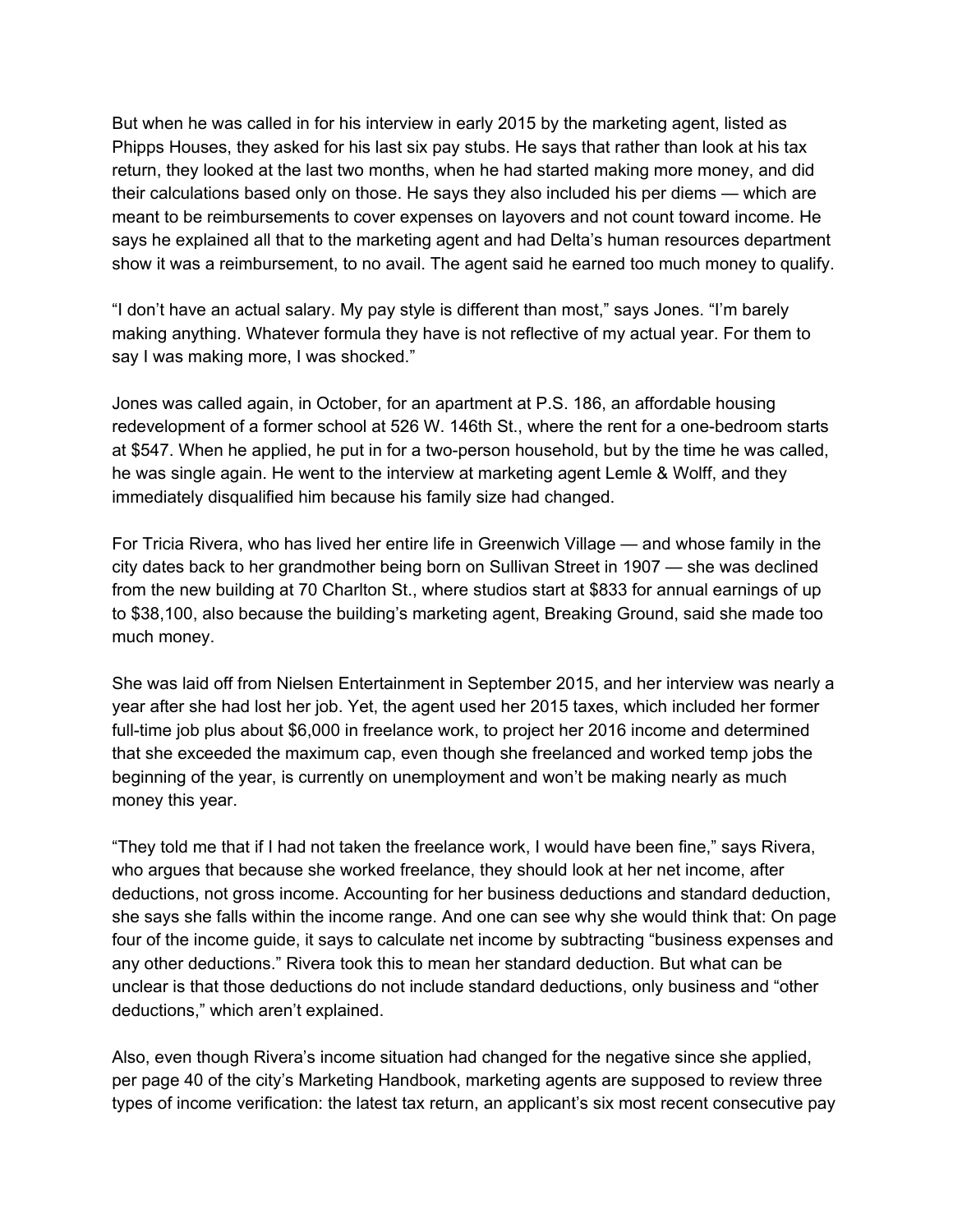stubs and third-party verification directly from an employer. The agent then is to compare these three and "the highest of these amounts will be the employment income for the household member."

It might not seem fair, especially for those with periodic work or when someone who has been laid off or downsized is in even more need of affordable housing, but those are the rules. Rivera appealed, and complained to her local councilman, Corey Johnson's office, who contacted Breaking Ground and HPD, but the response came back as another rejection.

Meier-Zimbler says the developers and their agents are very cautious — because if they let in someone who isn't eligible, they risk losing all their tax credits — and people have been denied for being over or under by even just \$1. "There's not any wiggle room here, and it happens all the time," she says.

To try to help explain how income is calculated for individuals with both W-2 and 1099 earnings, Breaking Ground provided the following examples, which show how two people each earning \$40,000 can show different qualification incomes:

#### **Samples for Mixed Sources of Income**

| W-2 earnings              | \$30,000   |
|---------------------------|------------|
| 1099 earnings             | \$10,000   |
| Self-employment           |            |
| expenses                  | (\$12,000) |
| Net self-employment       |            |
| earnings - cannot be less |            |
| than \$0 for purposes of  |            |
| affordable housing        |            |
| qualifications            |            |
| <b>Total Income for</b>   |            |
| affordable housing        |            |
| qualification             |            |

#### **Applicant 1**

#### **Applicant 2**

| W-2 earnings    | \$10,000   |
|-----------------|------------|
| 1099 earnings   | \$30,000   |
| Self-employment |            |
| expenses        | (\$12,000) |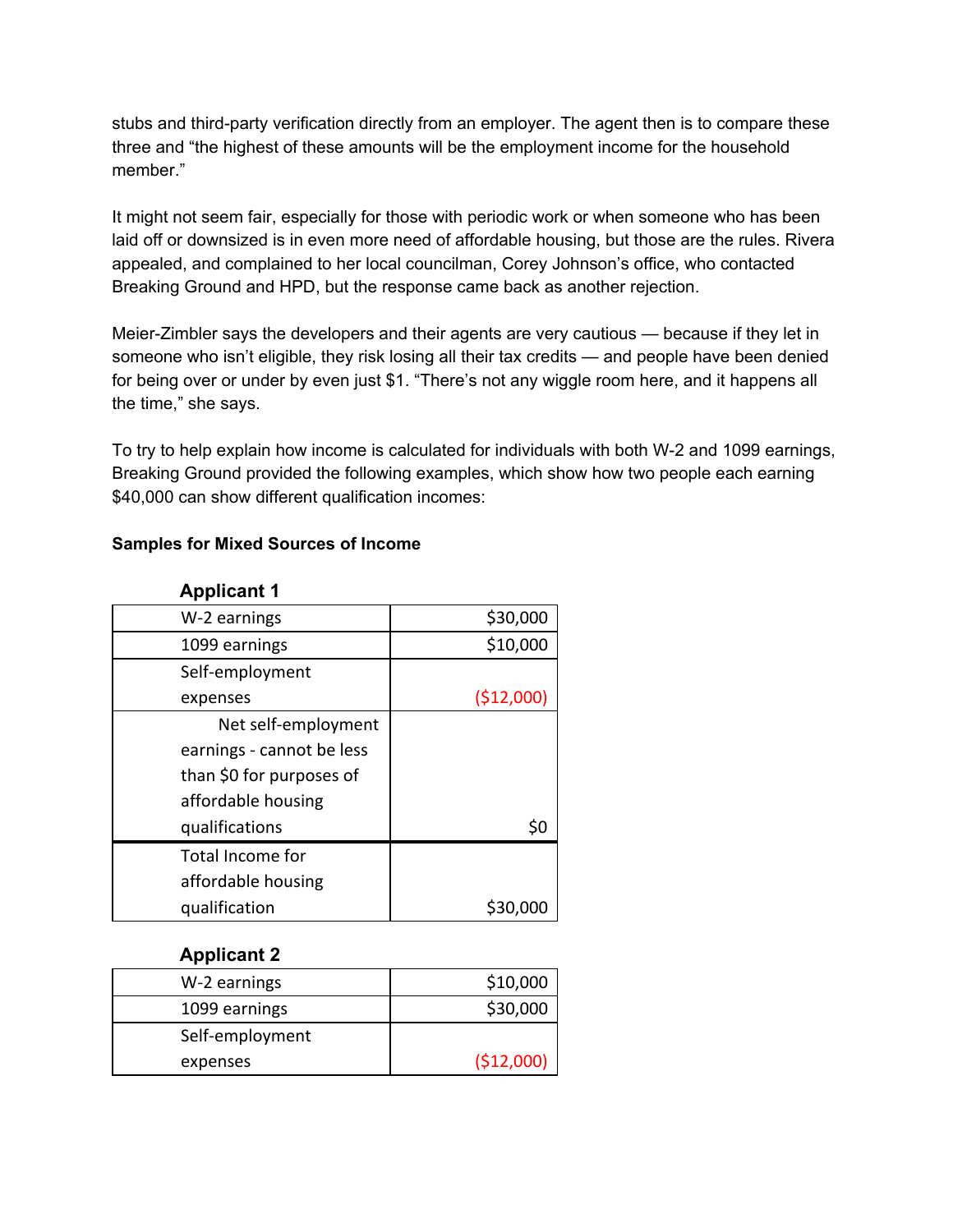| Net self-employment       |          |
|---------------------------|----------|
| earnings - cannot be less |          |
| than \$0 for purposes of  |          |
| affordable housing        |          |
| qualifications            | \$18,000 |
| Total Income for          |          |
| affordable housing        | \$28,000 |
| qualification             |          |

## **Appeals and Transparency**

Lauren Marcus received word in early December on her appeal that the marketing agent made a mistake and would deduct the home-office expenses, but they still would not accept her deductions as a self-employed artist. After this second rejection, she filed an appeal to HPD which has to be made within five business days of the second rejection letter.

"I genuinely appreciate [their] taking the time to re-assess everything, and it makes me feel not so crazy in this whole process. And like maybe this could actually happen," Marcus wrote in an email.

Instead, in early January, she received a form letter from HPD that they were again rejected, and that the rejection was final. "They didn't address our actual concern at all, and cited rules from the handbook we've already complied with," she wrote, adding that the letter had zero to do with the actual concern of the marketing agent not following the handbook rules to calculate her net income. She's now considering legal action.

Winning an appeal through HPD is a challenge. "It's not very often that we disagree with the marketing agents' determinations," wrote HPD spokeswoman Juliet Pierre-Antoine in an email. "If it does happen, it's likely because the applicant submits additional documentation or information to us that they did not provide during the interview process."

The new rules in October were supposed to make the appeal process more transparent, but many people interviewed did not fully understand the procedures, or even know that they could appeal to HPD or HDC.

"The de Blasio administration did a good job making changes in the fall, but they didn't identify anything on the appeal process other than a lack of transparency. They didn't say what was going to change," says Justin La Mort, supervising attorney with MFY Legal Services, which represents tenants and works toward preserving low-income housing. "There's a short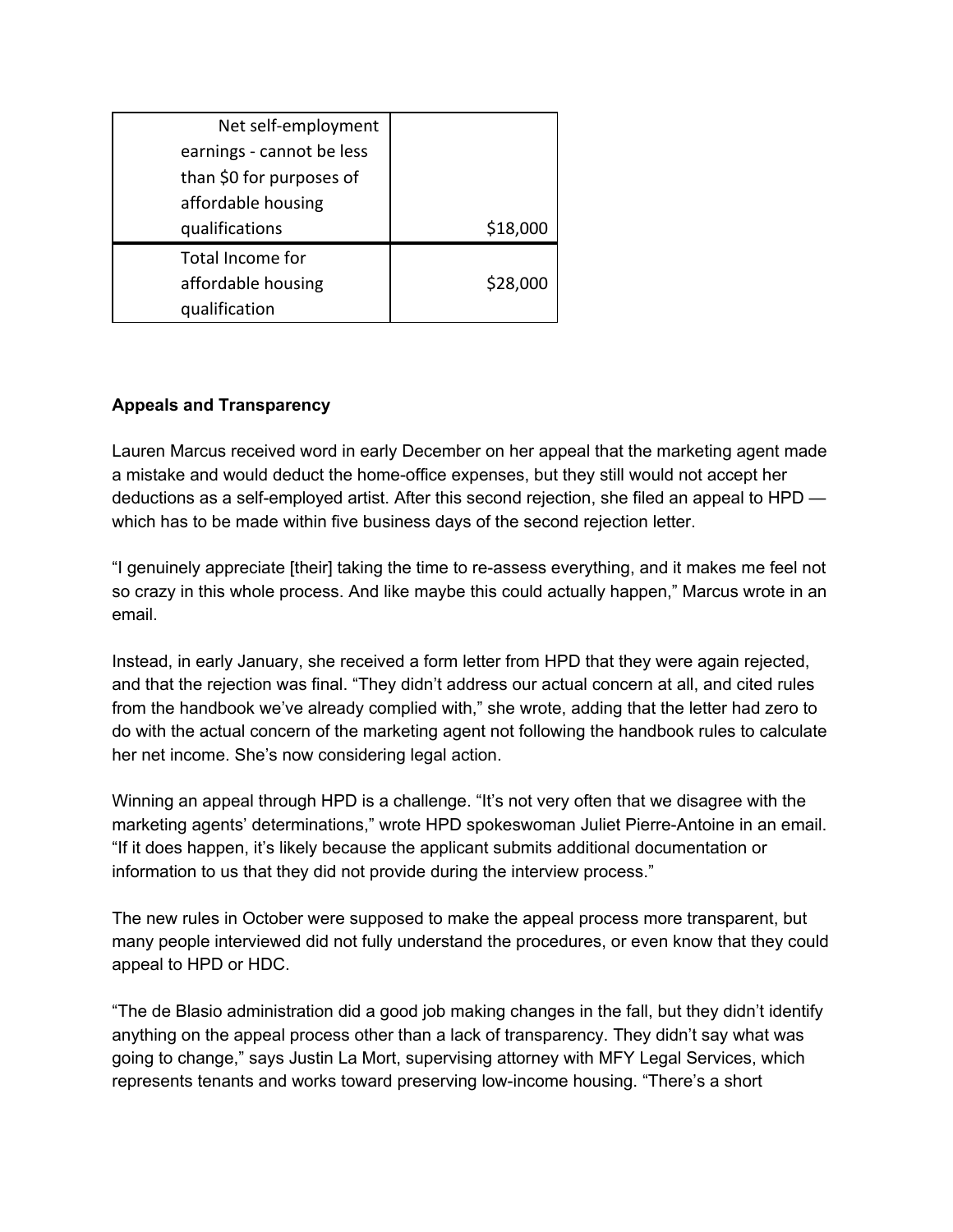turnaround time and no context of what you can appeal about and why. The only way you know is a letter, but there's no oversight on whether they send the letter or not."

According to the marketing guidelines, after the interview, it can take anywhere from two to 10 months for a response, "so you can be sitting for nearly a year and not knowing and be denied only if you received the letter."

La Mort says most people don't know they can go to HPD or whatever government agency is overseeing the development. "But the vast majority won't even find that information unless they're working with a community organization," like HCC.

And that's if they've been lucky enough to have been selected for an interview. Anita McLoyd of Harlem says she has applied to nearly 200 lotteries over the last four or so years and has never once gotten a response. "There's no feedback, they don't let you know unless you've been accepted," she says, adding that a couple of her applications in Housing Connect, the online application for the lottery, still show as "pending," but when she called one of the buildings, she was told more than 30,000 people had applied for just two apartments.

## **Inconsistencies and Discrimination**

In addition to inconsistent income determination, there are different rules depending on a building's funding — and not just between whether it's city or state funded. Full-time students as sole occupants, for example, are not eligible for buildings that are financed with a [Low-Income](https://www1.nyc.gov/assets/hpd/downloads/pdf/LIHTC/HOME-LowIncomeHousing-Tax-CreditGuidebook.pdf) [Housing Tax Credit](https://www1.nyc.gov/assets/hpd/downloads/pdf/LIHTC/HOME-LowIncomeHousing-Tax-CreditGuidebook.pdf) (LIHTC) or tax-exempt bonds, however, they are eligible for buildings that have only 421-a tax exemptions and/or are participating in the city's Inclusionary Housing program, Breaking Ground said through a spokeswoman.

Same for family size. There are supposed to be allowances for a change in family size from the time of application to the interview if there's been a birth or a death in the family, at least for city-funded buildings. But that isn't always the case. Julie Schwietert Collazo says she was called for an interview for an apartment and mentioned that she was seven months pregnant. The person on the phone told her she no longer qualified because her household size would be changing in two months.

HCC's Morante says she often accompanies her clients to their interviews, especially appeals, and she notices they're treated better than when they go on their own, based on her observations and what clients tell her about their experiences. She's had many successes getting clients into affordable housing, but she's currently struggling with a new 80/20 building in Harlem — where 80 percent of the units are market rate and 20 percent are affordable — and her clients had a birth in the family. While that should be acceptable, they also happen to be Muslim, she says. "I've been fighting this situation for a while now."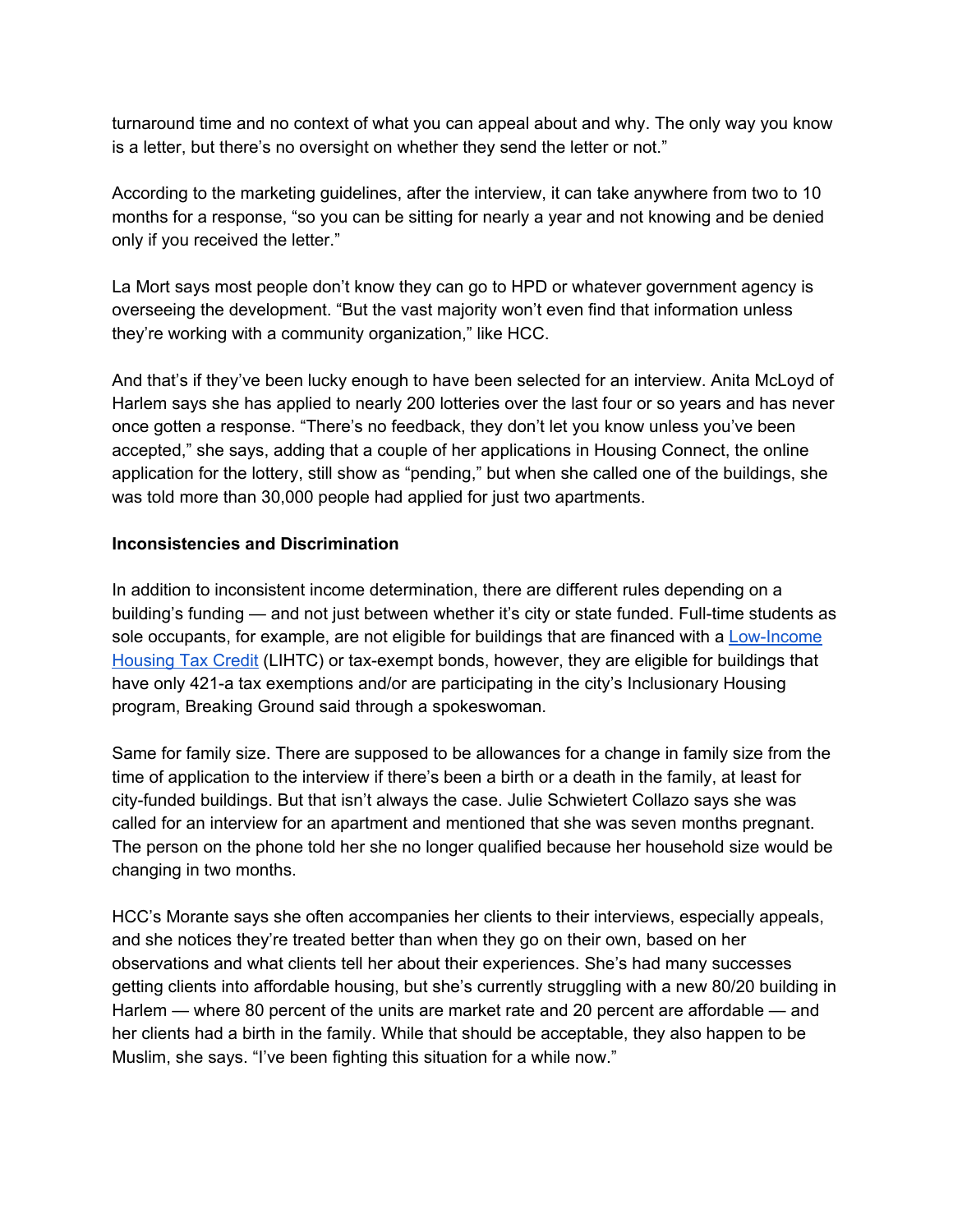La Mort admitted his firm gets reports of discrimination, but because of lack of transparency, it's very hard to prove. "A couple months ago I had a person who was told they made too much income, but they didn't make enough to pay the rent in the apartment," he says. "How do you appeal that decision?"

He also referenced a lawsuit waged by Craig Gurian, founder of the [Anti-Discrimination](http://www.antibiaslaw.com/) Center, against the community preferences given during initial leasing. Preferences and set-asides for affordable units are categories that must be processed in a certain order: people with disabilities (5 percent for mobility, 2 percent vision/hearing), community board residents (often 50 percent of affordable units) and New York City municipal employees (often 5 percent). Once these are met, or it's shown that there aren't enough applicants to fill them, then the marketing agent can process people from the general pool of New York residents, followed by non-residents.

Gurian's suit, filed on behalf of three African-American New Yorkers, claims that the community board preferences help the dominant racial or ethnic group in the community while hurting those groups who are underrepresented in the community district. The developments in the suit are in community districts where "whites are overrepresented and where African-Americans are underrepresented," according to [Gurian's website.](http://www.antibiaslaw.com/orp) "Eliminating the outsider-restriction policy would allow all income-eligible New Yorkers to compete on a level playing field."

There's also potential age bias, [as reported](https://www.dnainfo.com/new-york/20161116/upper-east-side/affordable-housing-lottery-demographics-winners-new-york-city) by DNAinfo New York in November. According to data obtained through a FOIL request, the local news site found that "the lion's share of the affordable apartments are going to singles ages 25 through 34," while only 4 percent were 62 or older. Of the available units, 293 were studios, 605 were one-bedrooms, 516 were two-bedrooms, and 56 had three or more bedrooms. The racial make-up, however, showed more diversity, with 36 percent of the units going to Hispanic applicants and 27 percent to African-Americans.

#### **Lack of Oversight and Indifference**

Another consistent complaint from applicants as well as MFY's La Mort is that there doesn't seem to be any oversight of the process.

Based on the lottery buildings reviewed, developers receive at least one type of incentive, if not more, in order to entice them to include affordable housing units in their projects. Because of that, and since the city is in charge of the random assigning of the lottery numbers and the Housing Connect system, it's safe to assume that the city is the overseer of who gets these below-market units.

On paper that is the case. The marketing agents who screen applicants are supposed to submit a "lottery log update" at least biweekly to HPD and HDC, depending on which agency is hosting the lottery for a development, to ensure that applicants are being processed in proper order, according to page 24 of the city's Marketing Handbook. The documents from each applicant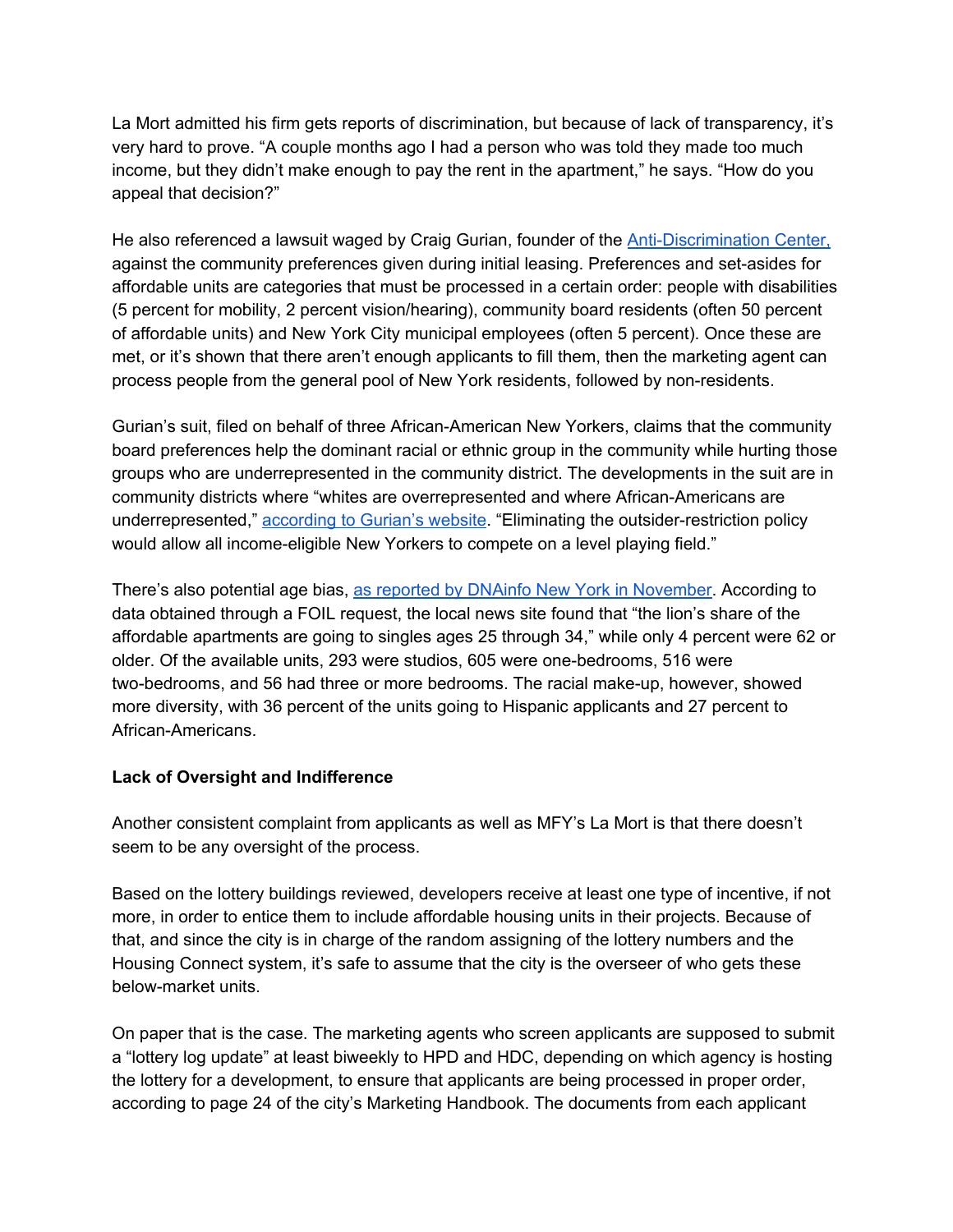screened, approved and offered a lease are also supposed to be reviewed and approved by HPD or HDC prior to the signing of the lease (see page 57). But it's unclear the review is happening.

According to HPD's Pierre-Antoine, the agency doesn't follow-up with the developers and marketing agents. When asked how the city knows these marketing agents are correctly doing their jobs, she says, "If [an applicant] feels they were denied unreasonably, they can contact us, then we would investigate." As for any oversight system to adhere to the plan, Pierre-Antoine says "they sign contracts with us."

The Actors Fund's Meier-Zimbler was surprised to hear this, because she said she's had clients who have had to go through the stress of requalifying their income after HPD took too long to approve the selected applicants. For certain incentives, such as the LIHTC program, the rules stipulate that income documentation must be from within 120 days of the move-in date. If more than 120 days pass from the time income is verified to the lease offering, the applicant's income needs to be re-verified before they can sign a lease. This can be a big problem for people whose work is inconsistent or seasonal, and they can qualify initially and then be rejected at the last minute.

La Mort recommends a letter be sent to both the applicant, explicitly stating why they're being denied, and to the government agency to make sure there's compliance. He also wants the appeal process to be clearer and to provide for more time.

"Ten business days for an affordable apartment is simply not enough time," he says. "It should be 30 days. There could be due process issues. Also the agency involved needs to take a more active role in why someone is being denied and review that data and see if there are trends."

Another complaint is being treated rudely by the developers or marketing agents.

"There was a strange amount of hostility the minute I sat down, like their job was to prove me to be a liar," said Karis Danish, an actress who was called for an apartment at 70 Charlton St., the same building where Rivera was denied. She, too, was initially declined, because her name was on a bank account that belonged to her father. Her appeal with proof showing she never accessed that account was accepted. She's still waiting for the next step.

For Jones, who was rejected from the Water Street apartments, he wanted to hire an attorney, but couldn't afford to. For the most recent rejection, at P.S. 186, he "felt a little dismissed and not all the way informed. They were just curt and to the point."

Nelson, however, has not given up. He contacted Manhattan Borough President Gail Brewer, who wrote a letter to Breaking Ground on Nov. 23 asking them to reconsider their decision. As of the end of the year, a spokesperson for Brewer said they had not received a response.